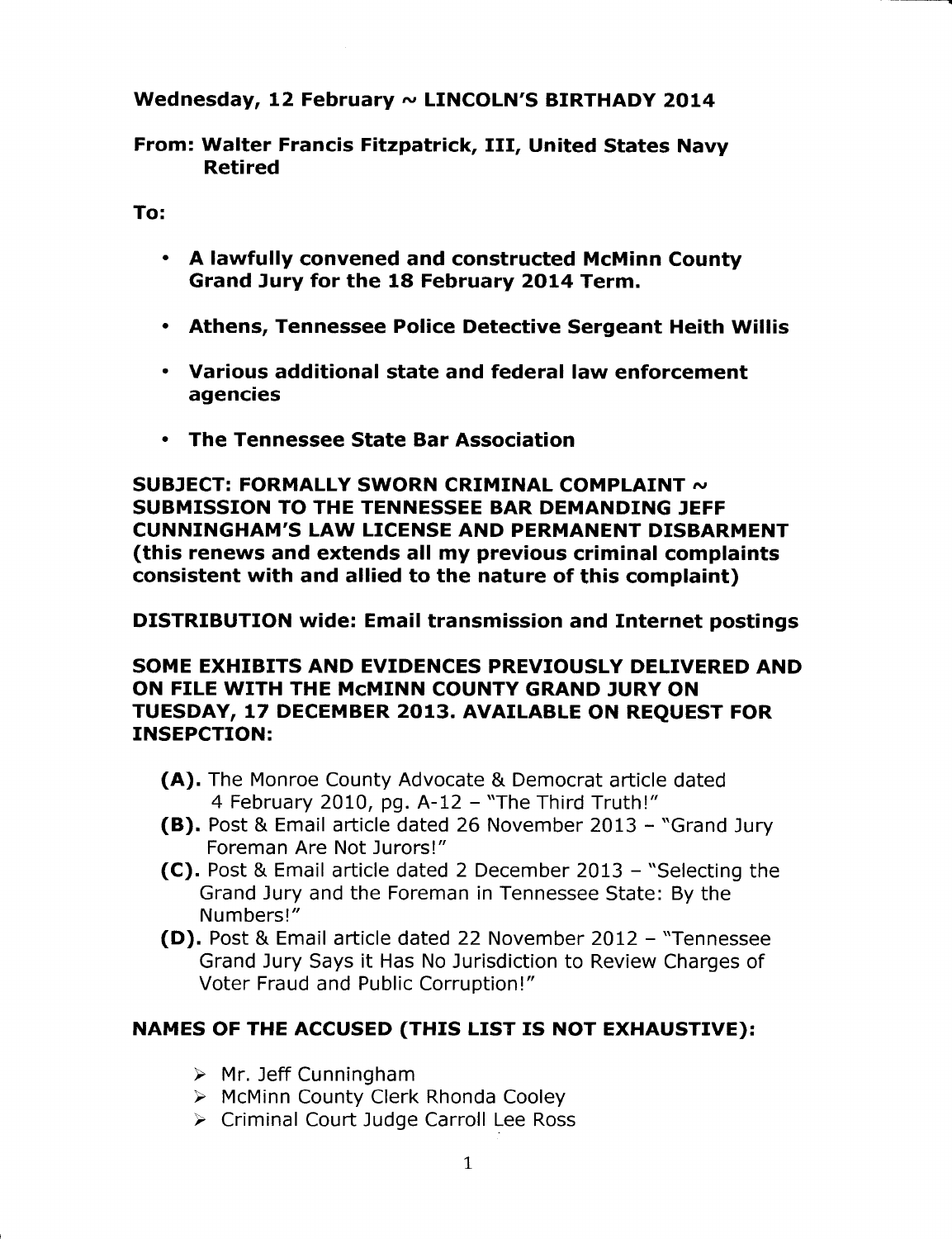- > Criminal Court Judge Amy F. Armstrong Reedy
- > 10<sup>th</sup> Judicial District Attorney General Robert Steven Bebb
- > Assistant District Attorneys James H. Stutts, Steve Morgan and Paul D. Rush (all in the  $10^{th}$  District)<br>
> McMinn County Sheriff Joe Guy
- 
- > McMinn County Deputy Sheriff Tim Davis

## VARIOUS CRIMINAL ACTS ALLEGED (THIS LIST IS NOT EXHAUSTIVE!):

- > Official misconduct (Tennessee Code Annotated 39-16-402 -Class E felony)
- > Official oppression (TCA 39-16-403 Class E felony)
- $\triangleright$  Tampering with or fabricating evidence (TCA 39-16-503 -Class C felony)<br>  $\geq$  Coercion of a witness (TCA 39-16-507 – Class D felony)
- 
- > Coercion of a juror (TCA 39-16-508 Class E felony)
- > Improper influence of a juror (TCA 39-16-509 Class A misdemeanor)
- Perjury (TCA 39-16-702 Class A misdemeanor)
- $\triangleright$  Perverting the course of justice in violation of multiple state and federal statutes
- $\triangleright$  Multiple Civil Rights violations

# CRIMINAL COMPLAINT NARRATIVE

# It is the *duty* of McMinn County grand jurors to investigate any public offenses which they know or have reason to believe have been committed and which are triable or indictable in McMinn County.

# FOR THE MCMINN COUNTY GRAND JURY: PICK YOUR OWN FOREMAN! THEN PROCEED ON YOU OWN AUTHORITY

FOR THE McMinn County grand jury: I, Walter Francis Fitzpatrick, III, United States Navy retired, have personal knowledge and proof that individuals named above and others have committed offenses in McMinn County, I make application to testify before the McMinn County grand jury regarding my knowledge and proofs (TCA 40-L2-105). I am prepared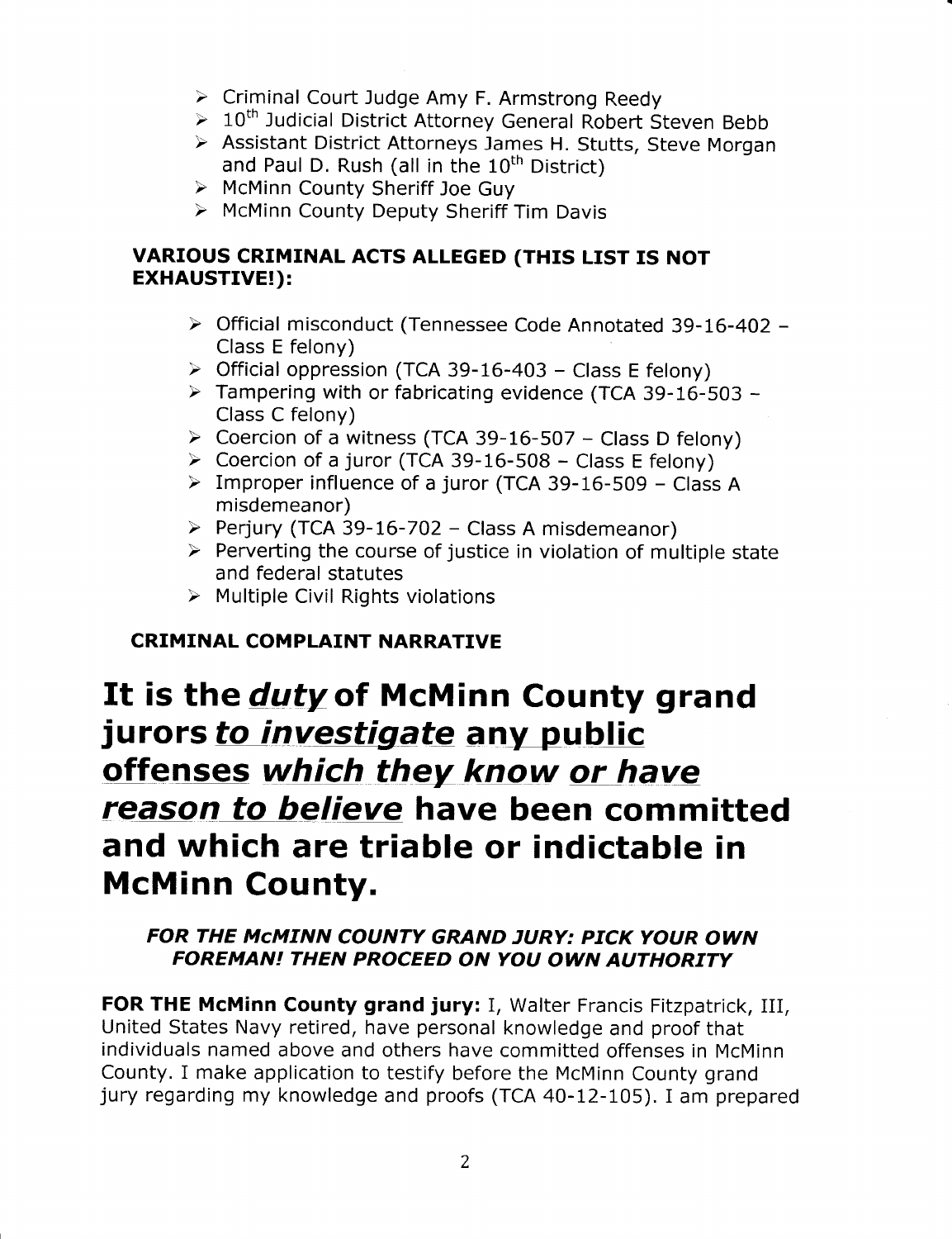to credibly report upon the scope and operation of the very kind of government Iwas trained to fight against and destroy.

I am able to report on the state and federal "FUSION" criminal enterprise and campaign targeting military veterans aS "SOVEREIGN CITIZENS" and "DOMESTIC TERRORIST." This state and federal criminal enterprise is the spawn of the federal government's February 2009 OPERATION VIGILENT EAGLE and sycophant Missouri Information Analysis (MIAC) report. Piling on,7 April 2009, the federal Department of Homeland Security issued an Assessment entitled "Rightwing Extremism: Current Economic and Political Climate Fueling Resurgence in Radicalization and Recruitment that carried on in branding of veterans as potential domestic terrorists.

This in turn emboldened the TN DHS fusion center to create the sovereign citizen training DVD that Sheriff Guy is so using to train his deputies that I, Walter Francis Fitzpatrick, III, United States Navy Retired is a "SOVEREIGN CITIZEN" ~ "DOMESTIC TERRORIST." Sheriff Joe Guy uses these phrases and terms in the pejorative to describe military veterans such as myself.

This is my sixth attempt to report Joe Guy's targeting me as a \*SOVEREIGN CITIZEN," "DOMESTIC TERRORIST," and right wing militia extremist to the McMinn County Grand Jury since November 2012. Jeff Cunningham effectively obstructed my complaint and it's been quashed five times.

On Thursday morning, 30 January 2014, just nine days after my last attempt to report on OPERATION VILIGILANT EAGLE to the McMinn County Tennessee Grand Jury, U.S. Attorney Luke A. Mclaurin, working in support of OPERATION VIGILANT EAGLE, named me again as a right wing militia extremist claiming, in Mclaurin's perjury, I was an active planner partner in an invented state/federal domestic terrorist assault into Madisonville, Tennessee with bombs and guns that was supposed to take place on Tuesday,20 April 2010. The manufactured state/federal domestic terrorist charade is dubbed "The MADISONVILLE HOAX."

McLaurin further mendaciously stated that the assault planning effort included a text message between myself one and one other person. Emphatically: There were no such planning meetings, no consults, no text messages between anyone and myself - most particularly not with Mr. Darren Wesley Huff - of any type or kind on any such subject!!

State and federal authorities declare me a only because "SOVEREIGN CITIZEN" because Iam able and willing to effectively and credibly report on epic government corruption.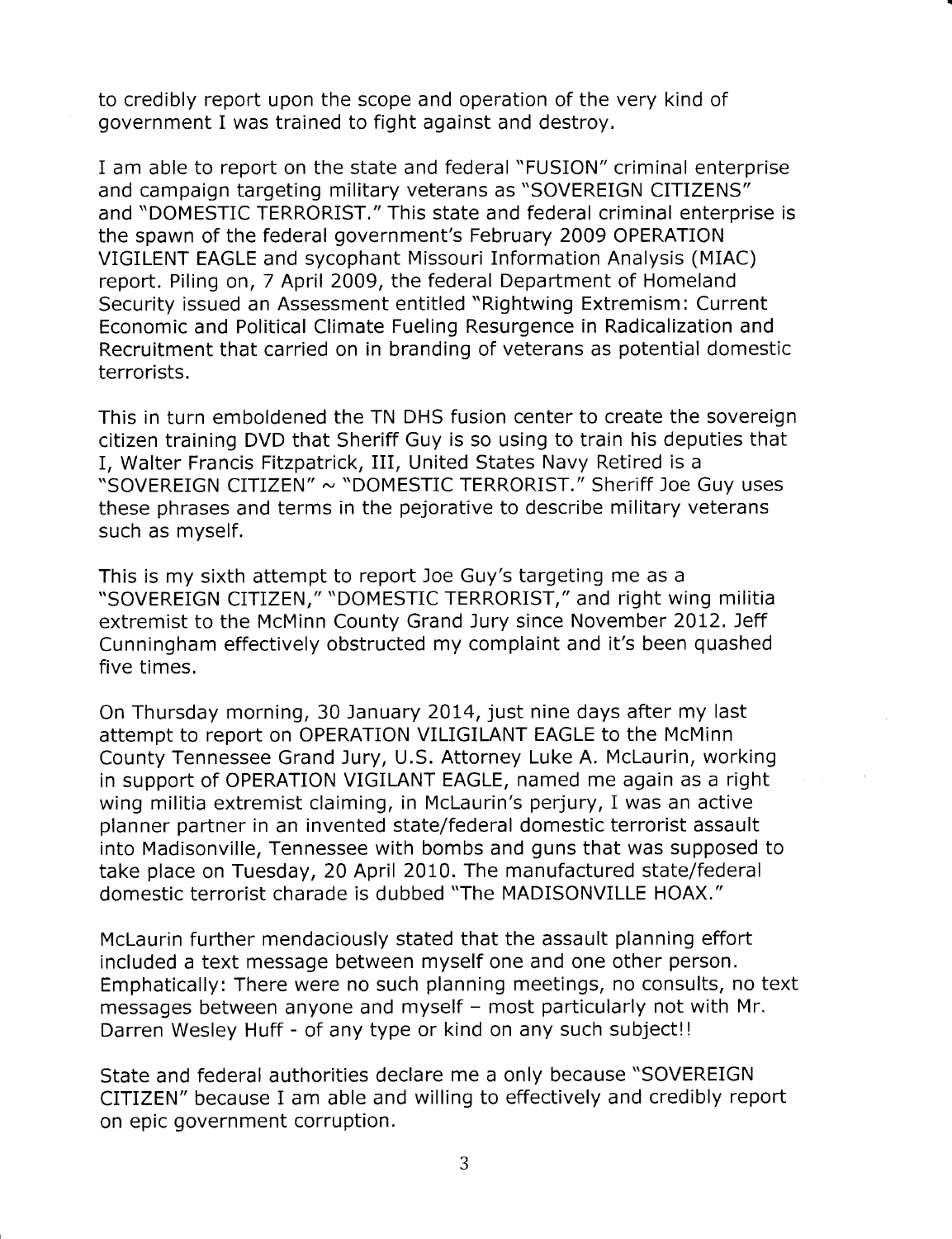My report on the titanic government criminal corruption includes a narrative on the take over, take away and take down of the jury and grand juries in Tennessee State.

Joe Guy and Jeff cunningham are criminally complicit in blocking my aggressive efforts to register my reports. In this both men stand a grave danger to my liberty and to my life.

### JEFF CUNNINGHAN IS NOT A JUROR! CUNNINGHAM IS INCOMPETNET TO BE A JUROR! PICK YOUR OWN LAWFUL FOREMAN BEFORE PROCEEDING!

Mr. Jeff Cunningham continues to obstruct and prevent the McMinn County grand jury from performing its officially delegated and constitutionally fundamental duties. Cunningham knowingly inflicts grave, evil and deadly harm upon what should be the operation of a lawful county grand jury. Cunningham does so by virtue of his very presence in the grand jury room as my accusations naming Cunningham in his criminal conduct are read out loud and considered. Cunningham is not lawfully competent as a juror. Cunningham is as malignant and dangerous as ever in his perversion and willful obstructions in the course of justice. As well are those criminal court judge(s), Ross or Reedy. Ross or Reedy who illegally installed and "anointed" Mr. Cunningham, as a volunteer, into Cunningham's not legally recognized, non-juror, impostor juror, pretend juror status as grand jury "foreman." I'm prepared to tell you how the grand jury is supposed to be regularly and legally organized and operate. I can tell you how the dictatorship of Tennessee's judiciary has sinisterly and secretly taken over, taken down and taken away the grand jury from all Tennessee citizens. Criminal court judges Ross and Reedy are responsible for causing uncounted defective indictments and presentments. I can tell you how Ross and Reedy are illegally and irregularly organizing what otherwise are supposed to be county grand juries.

Mr. Cunningham is not a JUROR! Mr. Cunningham, trained as an attorney, knows he is violently breaking the law. Mr. cunningham's continued presence in the grand jury room as these charges against him are read and considered is intolerable. Cunningham's pretense as an anointed "non-juror" grand jury "foreman" is as outrageous as it is outlawed and gravely dangerous.

"The members of the grand and petit juries shall be made up as provided by law from the jury pool (TCA 22-2-310)." In a filed court record submitted on 20 September 2013 Tennessee State Assistant Attorney General Kyle Hixson declared that Mr. Cunningham is not a juror. I SAY AGAIN~THE TENNESSEE STATE ATTORNEY GENERAL DECLARES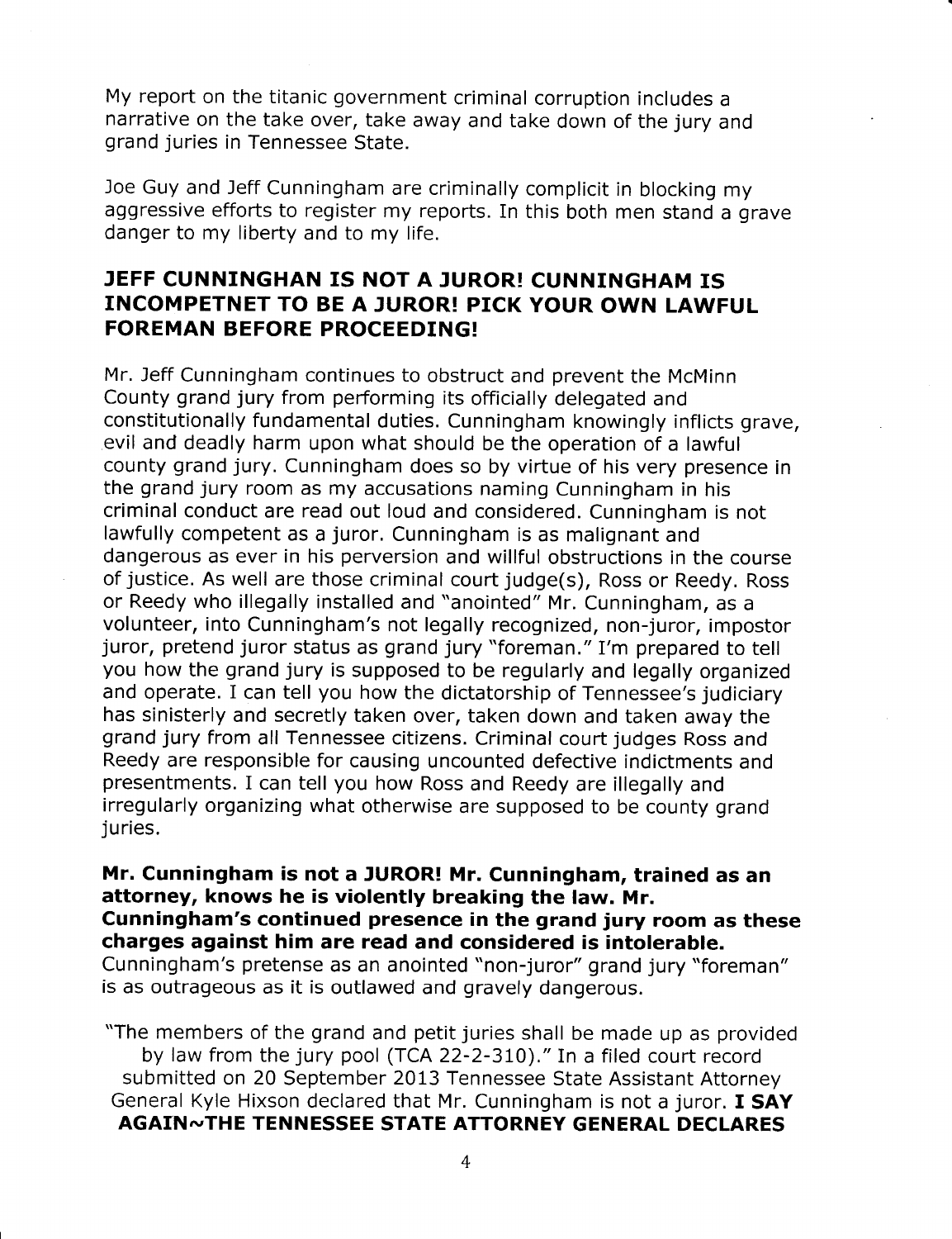THAT MR. CUNNINGHAM IS NOT A JUROR! Mr. Cunningham was not summoned into a jury pool, Cunningham was not selected out of a jury pool, and Cunningham is not impaneled as a juror in Tennessee State.

During my last attempt to testify before the McMinn County grand jury (21 JAN 2014), exercising unnecessary and unlawful police power and authority not vested in or enjoyed by Mr. Cunningham (who is nothing more than a paid volunteer county employee holding not legally recognized "foremanship" position) Mr. Cunningham ordered McMinn County Deputy Sheriff Tim Davis, who was armed, to escort me out of the McMinn County Courthouse under threat of arrest had I resisted. Deputy Sheriff Davis obeyed Mr. Cunningham's illegal order to restrict my freedom of movement threatening my arrest while under arms had I resisted. I expect the same thing to happen today, because...

I continue in my efforts to combat corruption in government. For over four years I have been engaged in fighting government corruption related to the operation of grand juries discovered particularly in Tennessee State's McMinn and Monroe Counties and frankly now throughout the entire State of Tennessee. Exhibits (A), (B), (C) and (D) are available for review.

At the core of my previous and numerous criminal complaints is that Tennessee criminal court judges, assisted by other court functionaries to include elected county court clerks, and other elected county officials are illegally, individually and judicially selecting installing people into the grand juries describing these individuals as not just "jurors" but additionally as the leader of the grand jury, that is the "foremen," or "foreperson." Exhibits (A), (B) and (C) pertain,

On 20 September 2013 Tennessee's Attorney General Robert Cooper admitted in a by way of a court filing submitted by Cooper's Assistant Attorney General Kyle Hixson that Mr. leff Cunningham is not a juror. Tennessee State law commands that Mr. Cunningham must be a juror. In Hixson's brief, the Attorney General's office declares that Mr. Cunningham was not summoned into a jury pool for jury duty, was never in the jury pool, and that he was not impaneled as a juror. Hixson also wrote that Tennessee State statues regarding jurors do not apply to Cunningham. The attorney general's brief was first disclosed to me, on Thursday, 21 November 2013. Exhibits (B) and (C) pertain.

Mr. Jeff Cunningham blocked me from appearing before the McMinn County grand jury on 20 November 2012, 19 February 2013, 19 March, 17 December 2013 and 21 January 2014. In my first encounter with Cunningham, 20 November 2012, Cunningham told me it was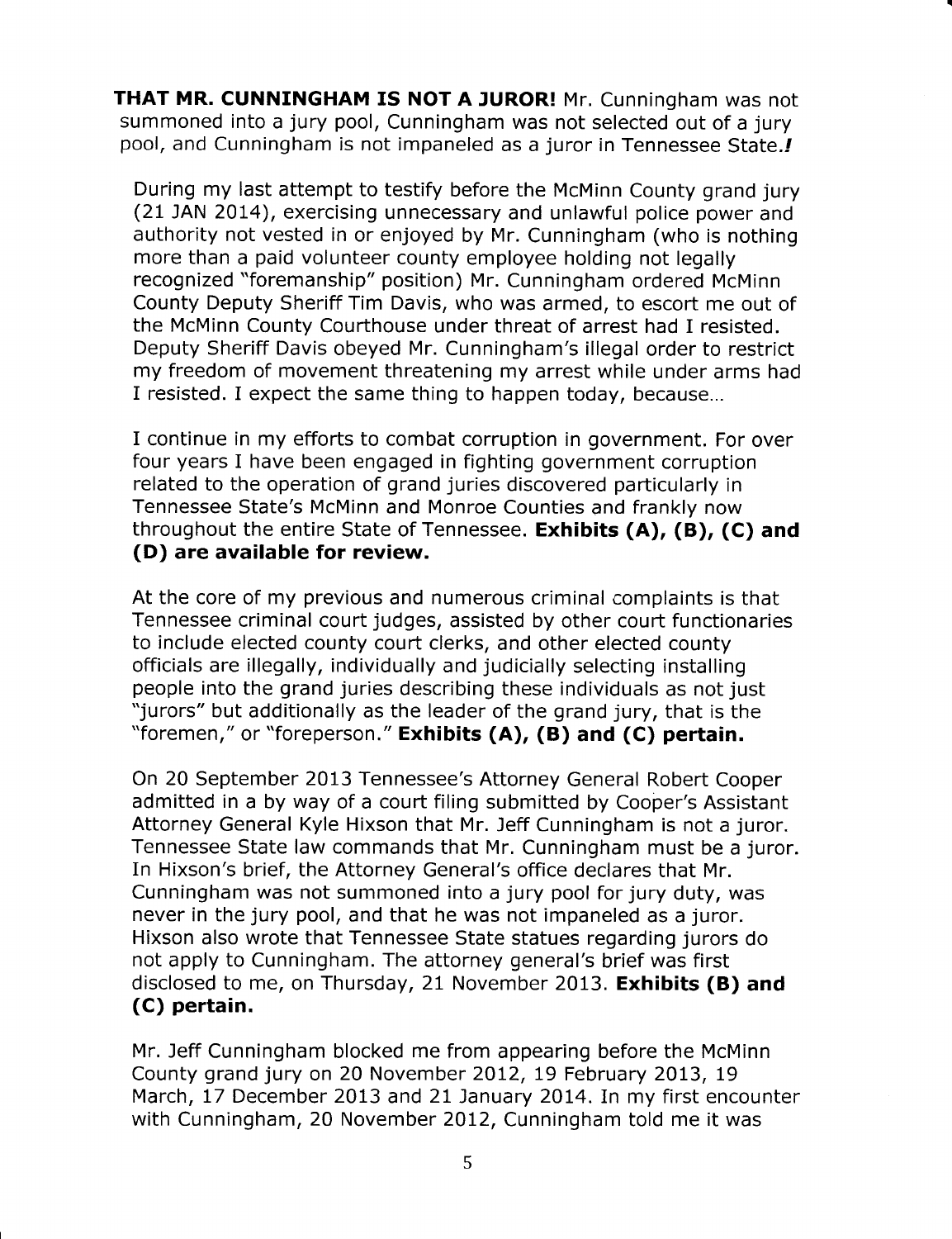Cunningham's personal opinion that the McMinn County grand jury "did not have jurisdiction" over matters presented in my written complaint that included precisely the fact that Cunningham was standing illegally as the "foreman" before that very assembly. **Exhibit** (D) pertains.

The installment of an illegal "foreman" serves to prevent citizen reports of government corruption from ever coming before the grand jury. This is just one of the many criminal activities that a "non-juror," judicially handpicked, judge advocate is expected to commit in service to the government, and obedient to the government as a condition of their employment as a paid government employee.

I call for the grand jury to begin an investigation into these matters and to cause the arrests of those individuals named above by federal agents of the FBI, or by Tennessee Bureau of Investigation special agents, or by McMinn County sheriffs or Athens police or any of the combination of law enforcement agencies. I'm advancing this criminal complaint to the McMinn County grand jury on Tuesday, 18 February 2014, calling for a grand jury presentment from what I expect to find is a properly convened and operating McMinn County grand jury headed by a foreman who is recognized by Tennessee State statues as a juror. A copy of the Attorney General's "Hixson Brief," is available by contacting Chief Deputy Clerk to the Tennessee Court of Criminal Appeals Joanne M. Newsome - 505 Main Street - Suite 200 Knoxville, Tennessee 37902 Phone: 865.594.6700.

A grand jury presentment is the written statement of an offense by a grand jury, of their own knowledge or observation when no indictment has been laid before them.

This McMinn County Tennessee community stands in extremis because of the judicial take down, judicial take away, and judicial take over of the grand jury. A lawfully constructed assembled and convened grand jury has a duty to act. And it must act.

ADDITIONALLY, I call for the permanent law license revocation and permanent disbarment of Mr. Jeff Cunningham from the Tennessee State Bar Under Rule 8.4 of the Tennessee Bar's Rules for Professional Conduct for various and continuing acts of criminal misconduct under subparagraphs  $(a)$ ,  $(b)$ ,  $(c)$ ,  $(d)$ ,  $(e)$  and  $(f)$ .

### RULE 8.4: MISCONDUCT

It is professional misconduct for a lawyer to: